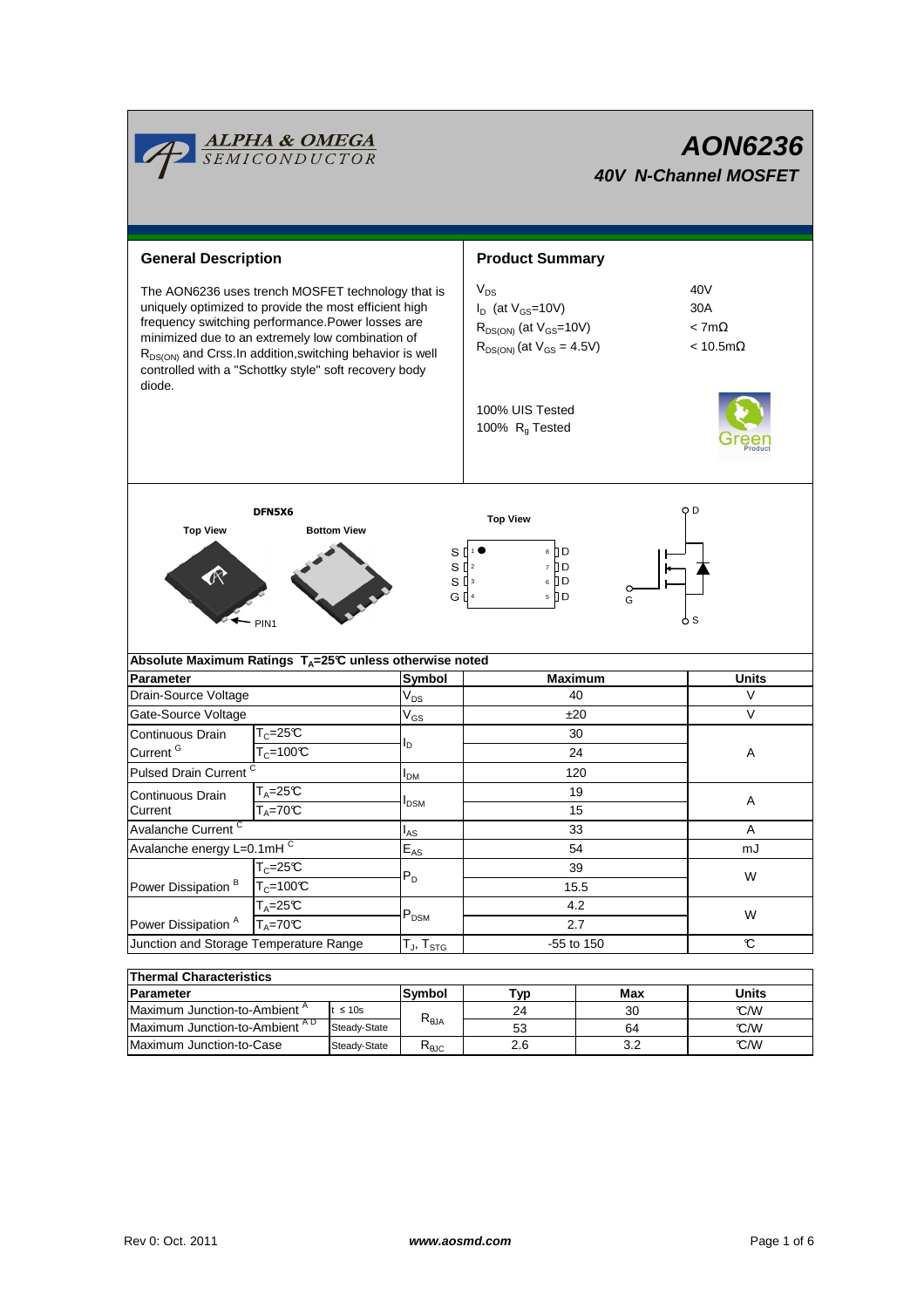

#### **Electrical Characteristics (TJ=25°C unless otherwise noted)**

| Symbol                                 | <b>Parameter</b>                                   | <b>Conditions</b>                                                                      | Min         | <b>Typ</b> | Max  | <b>Units</b>   |           |  |  |  |
|----------------------------------------|----------------------------------------------------|----------------------------------------------------------------------------------------|-------------|------------|------|----------------|-----------|--|--|--|
| <b>STATIC PARAMETERS</b>               |                                                    |                                                                                        |             |            |      |                |           |  |  |  |
| <b>BV</b> <sub>DSS</sub>               | Drain-Source Breakdown Voltage                     | $I_D = 250 \mu A$ , $V_{GS} = 0V$                                                      |             | 40         |      |                | $\vee$    |  |  |  |
| $I_{DSS}$                              | Zero Gate Voltage Drain Current                    | $V_{DS}$ =40V, $V_{GS}$ =0V                                                            |             |            |      | 1              |           |  |  |  |
|                                        |                                                    |                                                                                        | $T_J = 55C$ |            |      | 5              | μA        |  |  |  |
| l <sub>GSS</sub>                       | Gate-Body leakage current                          | $V_{DS}$ =0V, $V_{GS}$ = $\pm$ 20V                                                     |             |            |      | ±100           | nA        |  |  |  |
| $V_{GS(th)}$                           | Gate Threshold Voltage                             | $V_{DS} = V_{GS}$ , $I_D = 250 \mu A$                                                  |             | 1.4        | 1.85 | 2.4            | $\vee$    |  |  |  |
| $I_{D(ON)}$                            | On state drain current                             | $V_{GS}$ =10V, $V_{DS}$ =5V                                                            |             | 120        |      |                | A         |  |  |  |
| $R_{DS(ON)}$                           | Static Drain-Source On-Resistance                  | $V_{GS}$ =10V, I <sub>D</sub> =20A                                                     |             |            | 5.6  | $\overline{7}$ |           |  |  |  |
|                                        |                                                    |                                                                                        | $Tj=125C$   |            | 8.4  | 10.5           | $m\Omega$ |  |  |  |
|                                        |                                                    | $V_{GS}$ =4.5V, $I_D$ =20A                                                             |             |            | 8    | 10.5           | $m\Omega$ |  |  |  |
| $g_{FS}$                               | <b>Forward Transconductance</b>                    | $V_{DS}$ =5V, $I_D$ =20A                                                               |             |            | 80   |                | S         |  |  |  |
| $V_{SD}$                               | Diode Forward Voltage                              | $I_S = 1A$ , $V_{GS} = 0V$                                                             |             | 0.72       | 1    | V              |           |  |  |  |
| $I_{\tt S}$                            | Maximum Body-Diode Continuous Current <sup>G</sup> |                                                                                        |             |            | 30   | A              |           |  |  |  |
|                                        | <b>DYNAMIC PARAMETERS</b>                          |                                                                                        |             |            |      |                |           |  |  |  |
| $C_{iss}$                              | Input Capacitance                                  | $V_{GS}$ =0V, $V_{DS}$ =20V, f=1MHz                                                    |             |            | 1225 |                | pF        |  |  |  |
| $C_{\rm oss}$                          | <b>Output Capacitance</b>                          |                                                                                        |             |            | 318  |                | pF        |  |  |  |
| $C_{\rm rss}$                          | Reverse Transfer Capacitance                       |                                                                                        |             |            | 26.5 |                | pF        |  |  |  |
| $R_{\alpha}$                           | Gate resistance                                    | $V_{GS}$ =0V, $V_{DS}$ =0V, f=1MHz                                                     |             |            | 1.7  | 3.0            | Ω         |  |  |  |
|                                        | <b>SWITCHING PARAMETERS</b>                        |                                                                                        |             |            |      |                |           |  |  |  |
| $Q_g(10V)$                             | <b>Total Gate Charge</b>                           | $V_{\rm GS}$ =10V, $V_{\rm DS}$ =20V, I <sub>D</sub> =20A                              |             |            | 18.5 | 26             | nC        |  |  |  |
| $Q_q(4.5V)$                            | <b>Total Gate Charge</b>                           |                                                                                        |             |            | 8.2  | 12             | nC        |  |  |  |
| $\mathsf{Q}_{\text{gs}}$               | Gate Source Charge                                 |                                                                                        |             |            | 3.5  |                | nС        |  |  |  |
| $\mathsf{Q}_{\underline{\mathsf{gd}}}$ | Gate Drain Charge                                  |                                                                                        |             |            | 2.5  |                | nC        |  |  |  |
| $t_{D(on)}$                            | Turn-On DelayTime                                  | $V_{GS}$ =10V, V <sub>DS</sub> =20V, R <sub>L</sub> =1Ω,<br>$R_{\text{GEN}} = 3\Omega$ |             |            | 6    |                | ns        |  |  |  |
| $t_r$                                  | Turn-On Rise Time                                  |                                                                                        |             |            | 2.8  |                | ns        |  |  |  |
| $t_{D(off)}$                           | <b>Turn-Off DelayTime</b>                          |                                                                                        |             |            | 23.5 |                | ns        |  |  |  |
| $t_f$                                  | <b>Turn-Off Fall Time</b>                          |                                                                                        |             |            | 3    |                | ns        |  |  |  |
| $t_{rr}$                               | Body Diode Reverse Recovery Time                   | $I_F = 20A$ , dl/dt=500A/ $\mu$ s                                                      |             |            | 14   |                | ns        |  |  |  |
| $Q_{rr}$                               | Body Diode Reverse Recovery Charge                 | $I_F = 20A$ , dl/dt=500A/ $\mu$ s                                                      |             |            | 32.5 |                | nC        |  |  |  |

A. The value of R<sub>θJA</sub> is measured with the device mounted on 1in<sup>2</sup> FR-4 board with 2oz. Copper, in a still air environment with T<sub>A</sub> =25°C. The Power dissipation P<sub>DSM</sub> is based on R <sub>θJA</sub> and the maximum allowed junction temperature of 150°C. The value in any given application depends on the user's specific board design.

B. The power dissipation  $P_D$  is based on  $T_{J(MAX)}$ =150°C, using junction-to-case thermal resistance, and is more useful in setting the upper dissipation limit for cases where additional heatsinking is used.

C. Repetitive rating, pulse width limited by junction temperature  $T_{J(MAX)}$ =150°C. Ratings are based on low frequency and duty cycles to keep initial  $T_J = 25^\circ$  C.

D. The  $R_{\thetaJA}$  is the sum of the thermal impedance from junction to case  $R_{\thetaJC}$  and case to ambient.

E. The static characteristics in Figures 1 to 6 are obtained using <300us pulses, duty cycle 0.5% max.

F. These curves are based on the junction-to-case thermal impedance which is measured with the device mounted to a large heatsink, assuming a maximum junction temperature of  $T_{J(MAX)}$ =150° C. The SOA curve provides a single pulse rating.

G. The maximum current rating is package limited.

H. These tests are performed with the device mounted on 1 in<sup>2</sup> FR-4 board with 2oz. Copper, in a still air environment with T<sub>A</sub>=25°C.

THIS PRODUCT HAS BEEN DESIGNED AND QUALIFIED FOR THE CONSUMER MARKET. APPLICATIONS OR USES AS CRITICAL COMPONENTS IN LIFE SUPPORT DEVICES OR SYSTEMS ARE NOT AUTHORIZED. AOS DOES NOT ASSUME ANY LIABILITY ARISING OUT OF SUCH APPLICATIONS OR USES OF ITS PRODUCTS. AOS RESERVES THE RIGHT TO IMPROVE PRODUCT DESIGN, FUNCTIONS AND RELIABILITY WITHOUT NOTICE.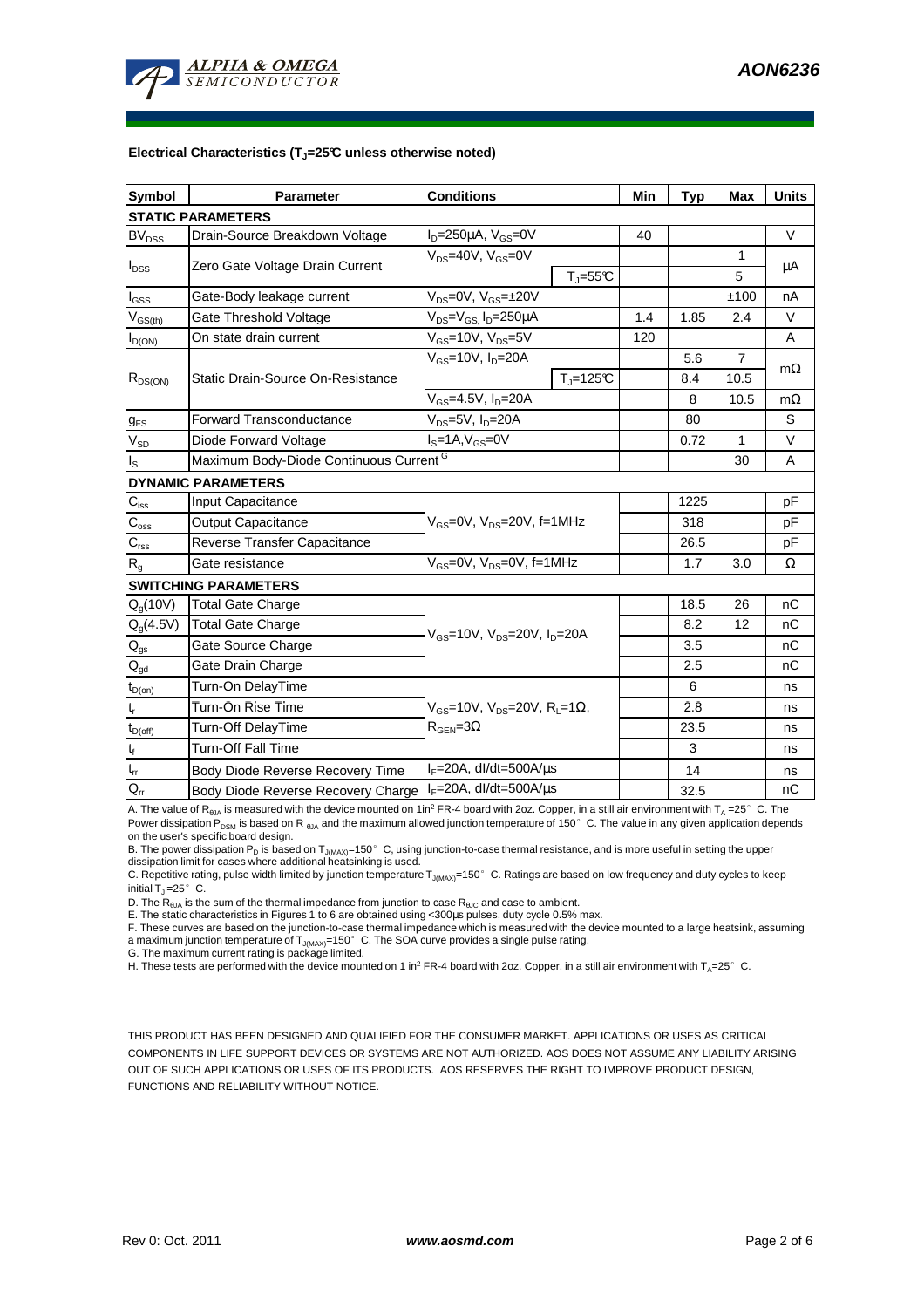

# **TYPICAL ELECTRICAL AND THERMAL CHARACTERISTICS**

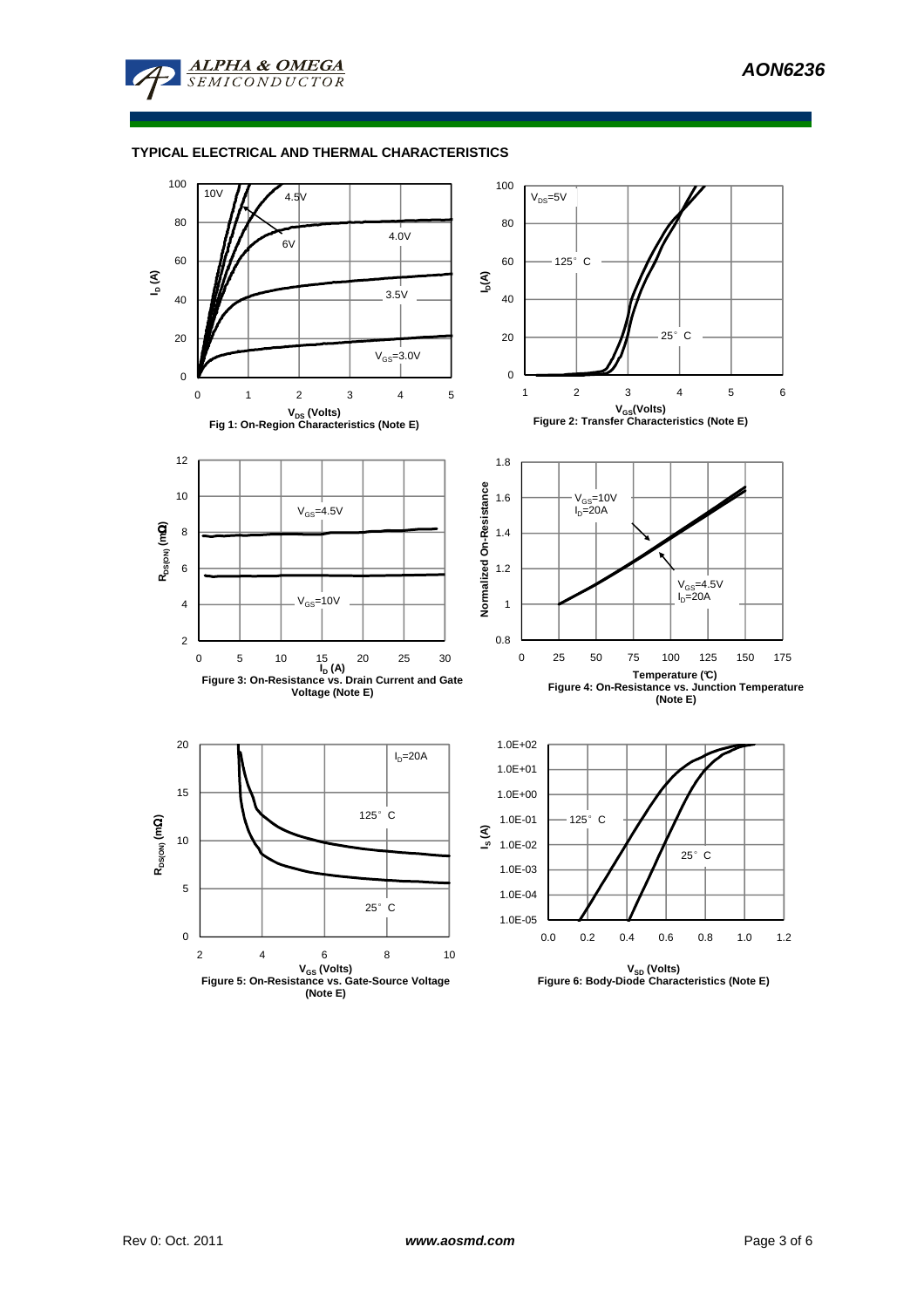

# **TYPICAL ELECTRICAL AND THERMAL CHARACTERISTICS**



**Figure 11: Normalized Maximum Transient Thermal Impedance (Note F)**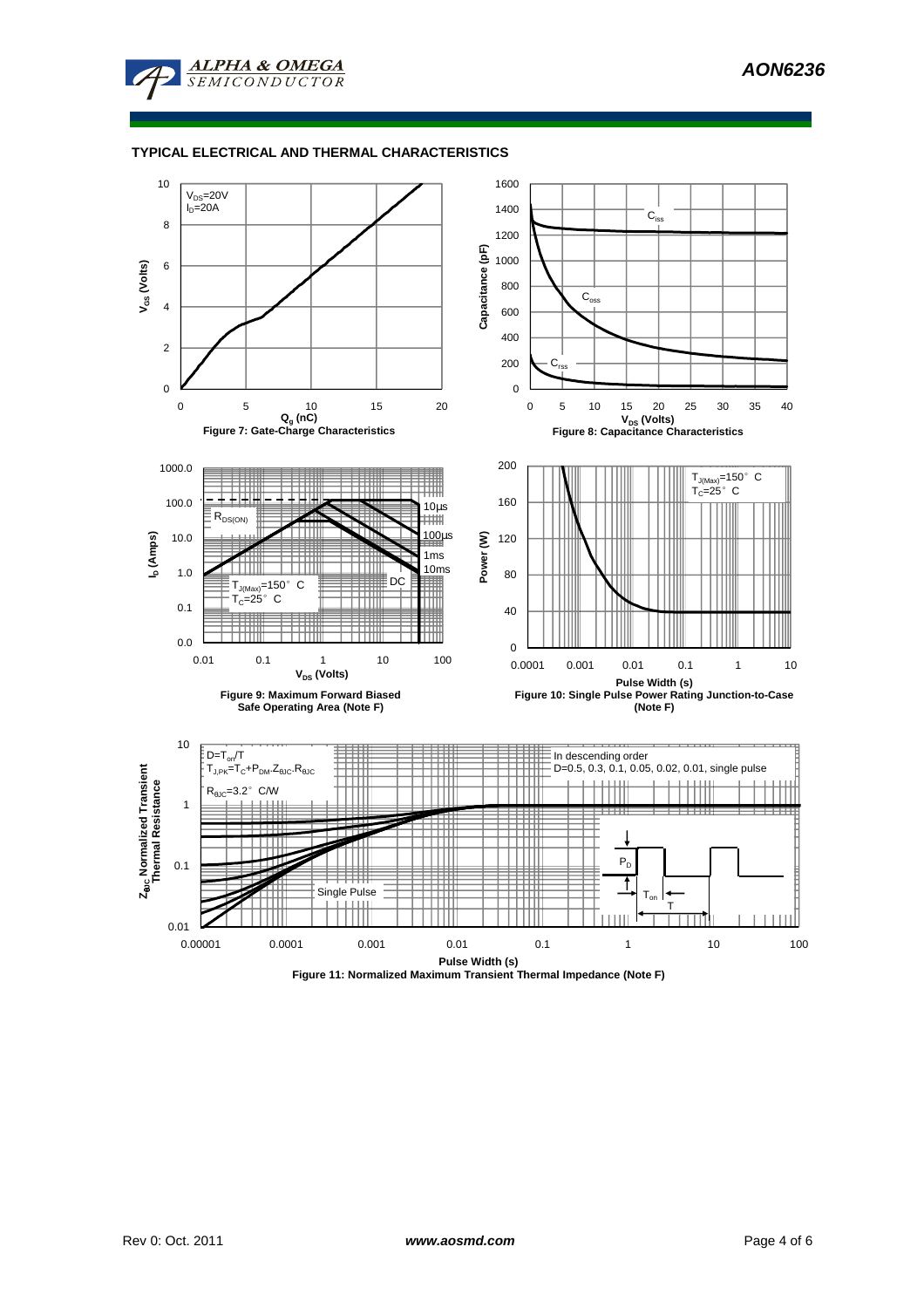

## **TYPICAL ELECTRICAL AND THERMAL CHARACTERISTICS**